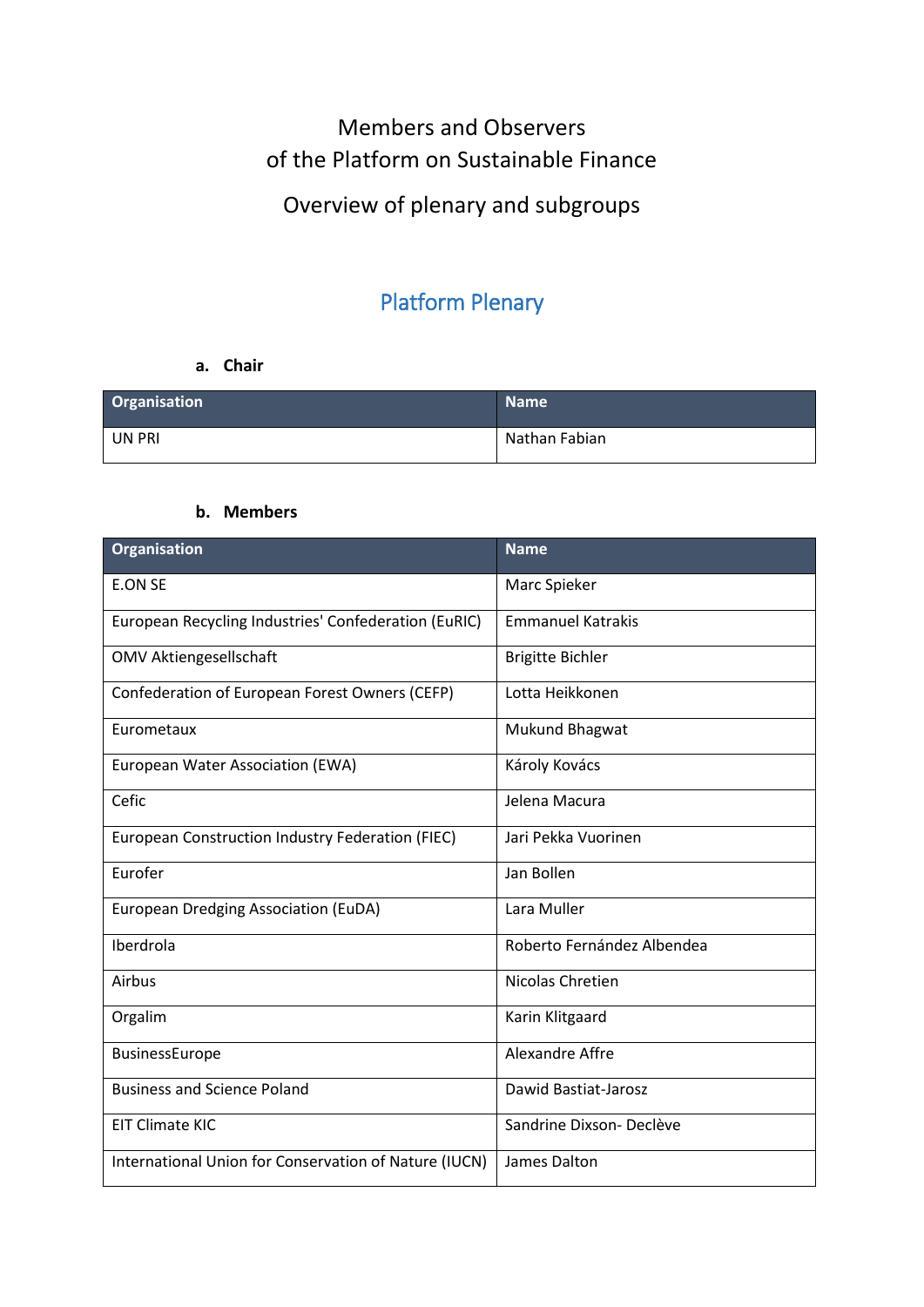| <b>Organisation</b>                                                                | <b>Name</b>                 |
|------------------------------------------------------------------------------------|-----------------------------|
| European Environmental Citizen's Organisation for<br><b>Standardisation (ECOS)</b> | Mathilde Crêpy              |
| World Wildlife Fund (WWF)                                                          | Sebastien Godinot           |
| <b>Transport and Environment</b>                                                   | Luca Bonaccorsi             |
| <b>Agent Green</b>                                                                 | Theodor F. Cojoianu         |
| <b>Birdlife</b>                                                                    | Ariel Brunner               |
| Chemsec                                                                            | Sonja Haider                |
| World Green Building Council, Europe                                               | Stephen Richardson          |
| <b>Ellen MacArthur Foundation</b>                                                  | Michiel De Smet             |
| The Institute for European Environmental Policy<br>(IEEP)                          | <b>Ben Allen</b>            |
| RTO Lithuania (Association of Research and<br><b>Technology Organisations)</b>     | Steigvilė Byčenkienė        |
| Basque Research and Technology Alliance (BRTA)                                     | Garbiñe Manterola           |
| Type A                                                                             | Linda Romanovska            |
| Type A                                                                             | Marzia Traverso             |
| Type A                                                                             | Bernabé Alonso Fariñas      |
| <b>BNP Paribas</b>                                                                 | Gwendolyn Yu                |
| International Capital Market Association (ICMA)                                    | Nicholas Pfaff              |
| Climate Bonds Initiative (CBI)                                                     | Sean Kidney                 |
| <b>Allianz SE</b>                                                                  | Jörg Ladwein                |
| Bloomberg                                                                          | Nadia Humphreys             |
| Value Balancing Alliance e.V.                                                      | <b>Christian Heller</b>     |
| SMEunited                                                                          | Piet Vanden Abeele          |
| Green and Sustainable Finance Cluster Germany                                      | Karsten Löffler             |
| Institut Louis Bachelier                                                           | Stéphane Voisin             |
| Type A                                                                             | Paolo Marullo Reedtz        |
| Type A                                                                             | Andreas Hoepner             |
| Type B                                                                             | Brenda Kramer               |
| Finance Watch                                                                      | <b>Thierry Philipponnat</b> |
| Bureau Européen des Unions de Consommateurs<br>(BEUC)                              | Monique Goyens              |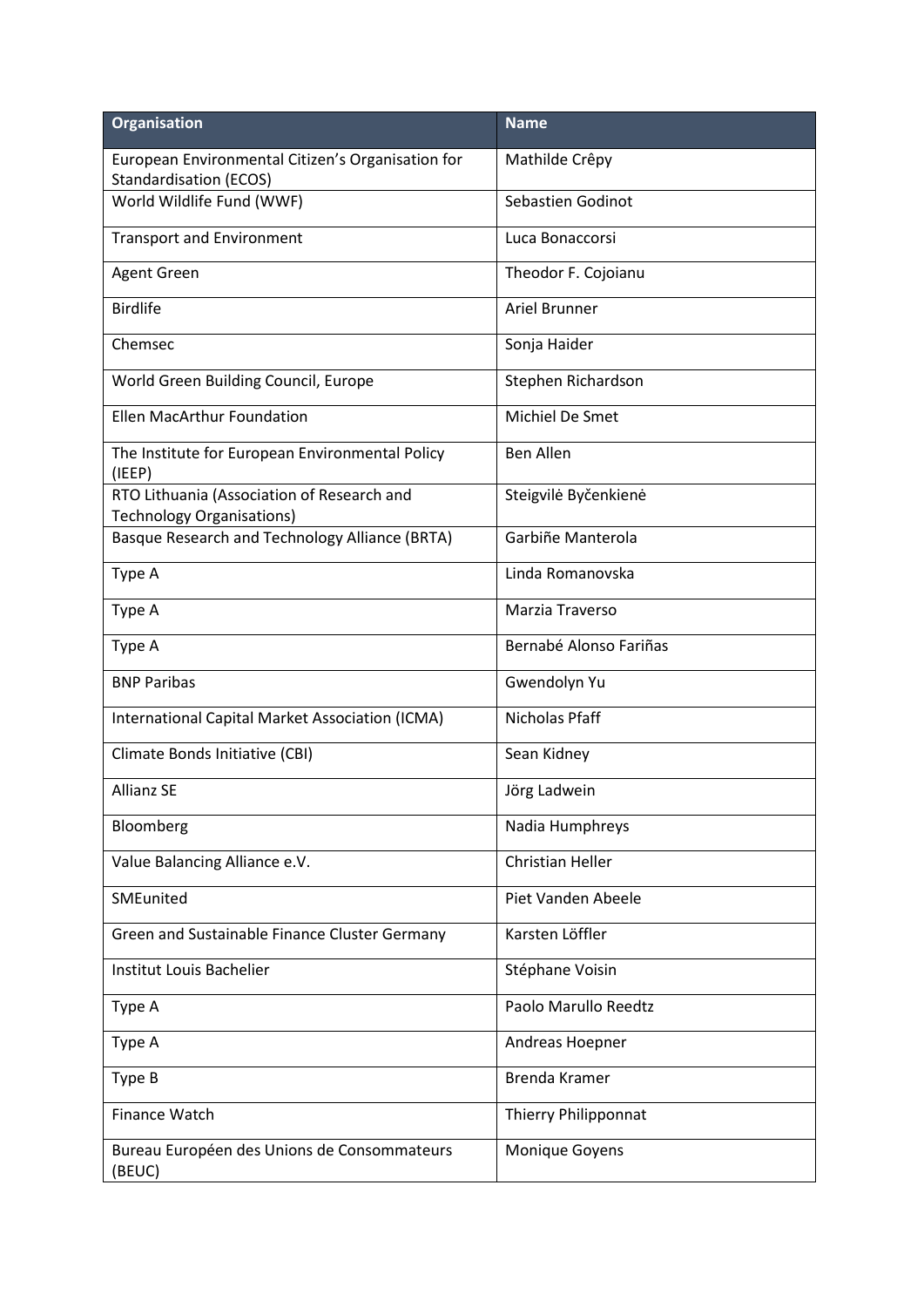| <b>Organisation</b>                       | Name                     |
|-------------------------------------------|--------------------------|
| European Trade Union Confederation (ETUC) | Geoff Tily               |
| <b>SEB</b>                                | Karl-Oskar Olming        |
| <b>Global Reporting Initiative (GRI)</b>  | <b>Bastian Buck</b>      |
| Type B                                    | Antje Schneeweiß         |
| Type B                                    | Signe Andreasen Lysgaard |

## **c. Directly appointed members**

| <b>Organisation</b>                                               | <b>Name</b>            |
|-------------------------------------------------------------------|------------------------|
| European Environment Agency (EEA)                                 | Andreas Barkman        |
| European Investment Bank (EIB)                                    | Eila Krevi             |
| European Investment Fund (EIF)                                    | <b>Peter Coveliers</b> |
| European Banking Authority (EBA)                                  | Piers Haben            |
| European Insurance and Occupational Pensions<br>Authority (EIOPA) | Pamela Schuermans      |
| European Securities and Markets Authority (ESMA)                  | Evert van Walsum       |
| EU Agency for Fundamental Rights (FRA)                            | Jonas Grimheden        |

## **d. Observers**

| <b>Organisation</b>                                                                      | <b>Name</b>           |
|------------------------------------------------------------------------------------------|-----------------------|
| European Bank for Reconstruction and Development<br>(EBRD)                               | Carel Cronenberg      |
| European Central Bank (ECB)                                                              | Fabio Tamburrini      |
| European Financial Reporting Advisory Group (EFRAG)                                      | Saskia Slomp          |
| European Network of the Heads of Environment<br><b>Protection Agencies (EPA Network)</b> | Natalie Glas          |
| European Stability Mechanism (ESM)                                                       | <b>Carlos Martins</b> |
| Network of Central Banks and Supervisors for<br>Greening the Financial System (NGFS)     | Erlan Le Calvar       |
| Organisation for Economic Co-operation and<br>Development (OECD)                         | Masamichi Kono        |
| United Nations Environment Programme Finance<br>Initiative (UNEP FI)                     | Corinne Raux          |
| Cassa Depositi e Prestiti SpA (CDP SpA)                                                  | Gaia Ghirardi         |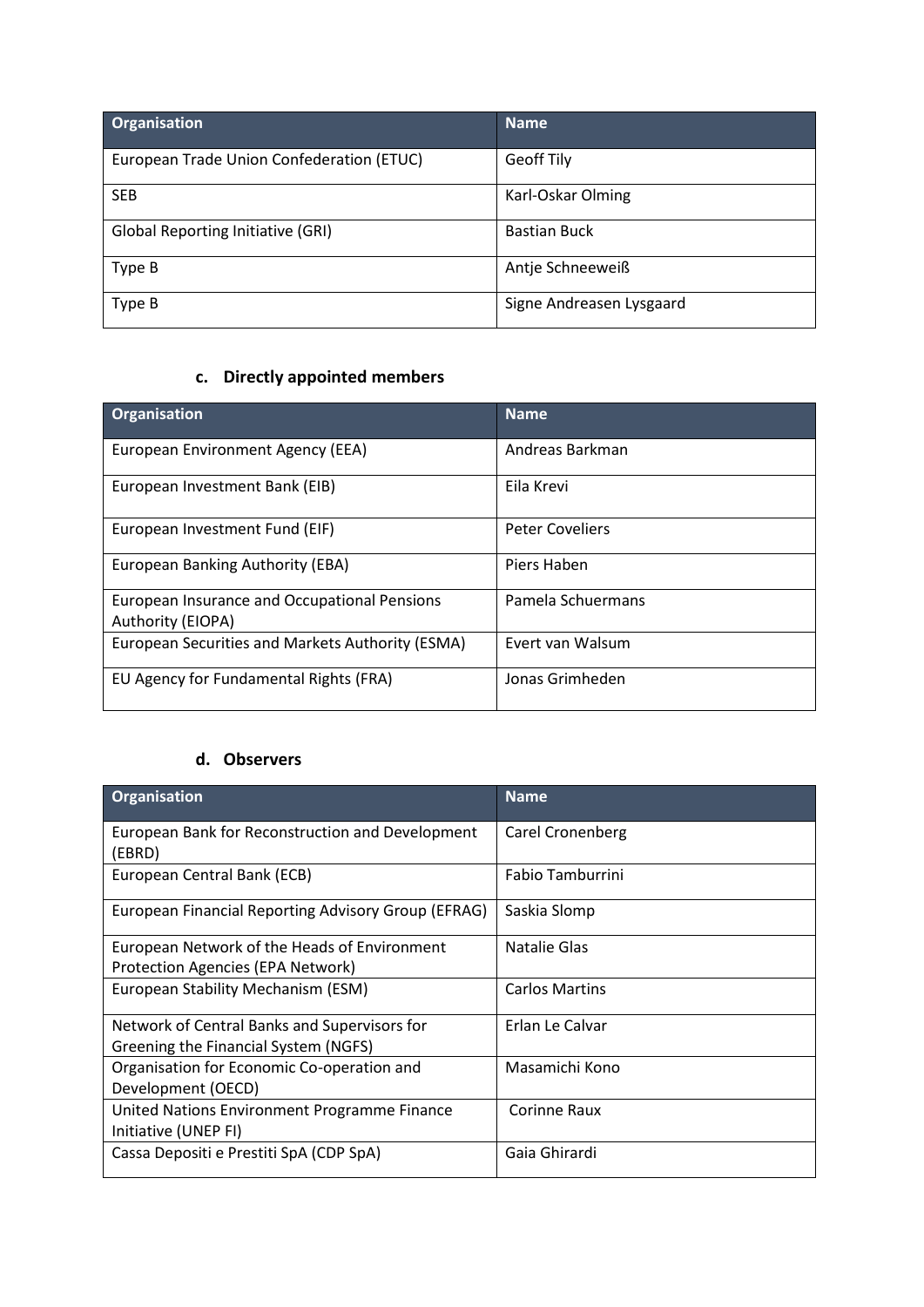| Organisation | <b>Name</b>          |
|--------------|----------------------|
| Type A       | Helena Viñes Fiestas |
| SGI Europe   | Filippo Brandolini   |

# Subgroup 1: Technical Working Group

**a. Chair**

| Organisation | <b>Name</b>   |
|--------------|---------------|
| UN PRI       | Nathan Fabian |

## **b. Rapporteur and co-rapporteur**

| <b>Organisation</b>                                       | <b>Name</b>     |
|-----------------------------------------------------------|-----------------|
| Type A                                                    | Marzia Traverso |
| The Institute for European Environmental Policy<br>(IEEP) | Ben Allen       |

#### **c. Members**

| Organisation                                         | <b>Name</b>                |
|------------------------------------------------------|----------------------------|
| E.ON SE                                              | Marc Spieker               |
| European Recycling Industries' Confederation (EuRIC) | <b>Emmanuel Katrakis</b>   |
| <b>OMV Aktiengesellschaft</b>                        | <b>Brigitte Bichler</b>    |
| Confederation of European Forest Owners (CEFP)       | Lotta Heikkonen            |
| Eurometaux                                           | Mukund Bhagwat             |
| European Water Association (EWA)                     | Károly Kovács              |
| Cefic                                                | Jelena Macura              |
| European Construction Industry Federation (FIEC)     | Jari Pekka Vuorinen        |
| Eurofer                                              | Jan Bollen                 |
| European Dredging Association (EuDA)                 | Lara Muller                |
| Iberdrola                                            | Roberto Fernández Albendea |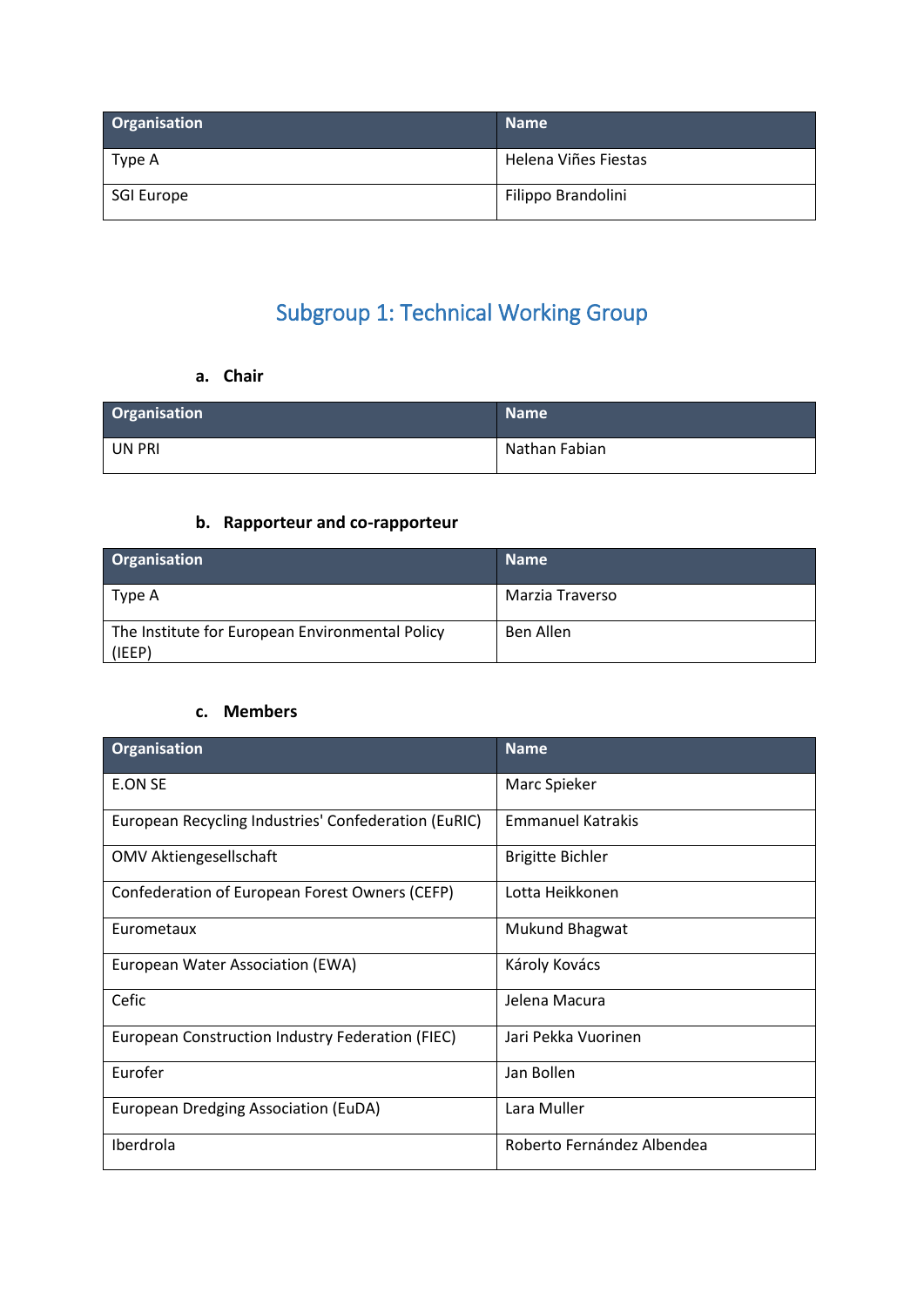| <b>Organisation</b>                                                                | <b>Name</b>            |
|------------------------------------------------------------------------------------|------------------------|
| Airbus                                                                             | Nicolas Chretien       |
| Orgalim                                                                            | Karin Klitgaard        |
| BusinessEurope                                                                     | Alexandre Affre        |
| <b>Business and Science Poland</b>                                                 | Dawid Bastiat-Jarosz   |
| International Union for Conservation of Nature (IUCN)                              | James Dalton           |
| European Environmental Citizen's Organisation for<br><b>Standardisation (ECOS)</b> | Mathilde Crêpy         |
| World Wildlife Fund (WWF)                                                          | Jochen Krimphoff       |
| <b>Transport and Environment</b>                                                   | Luca Bonaccorsi        |
| Agent Green                                                                        | Theodor F. Cojoianu    |
| <b>Birdlife</b>                                                                    | <b>Ariel Brunner</b>   |
| Chemsec                                                                            | Sonja Haider           |
| World Green Building Council, Europe                                               | Stephen Richardson     |
| <b>Ellen MacArthur Foundation</b>                                                  | Michiel De Smet        |
| RTO Lithuania (Association of Research and<br><b>Technology Organisations)</b>     | Steigvilė Byčenkienė   |
| Basque Research and Technology Alliance (BRTA)                                     | Garbiñe Manterola      |
| Climate Bonds Initiative (CBI)                                                     | Sean Kidney            |
| Type A                                                                             | Linda Romanovska       |
| Type A                                                                             | Bernabé Alonso Fariñas |

## **e. Directly appointed members**

| <b>Organisation</b>               | <b>Name</b>     |
|-----------------------------------|-----------------|
| European Environment Agency (EEA) | Andreas Barkman |
| European Investment Bank (EIB)    | Nick Marchesi   |

## **f. Observers**

| <b>Organisation</b>                                        | <b>Name</b>             |
|------------------------------------------------------------|-------------------------|
| European Bank for Reconstruction and Development<br>(EBRD) | <b>Carel Cronenberg</b> |
| European Network of the Heads of Environment               | Natalie Glas            |
| Protection Agencies (EPA Network)                          |                         |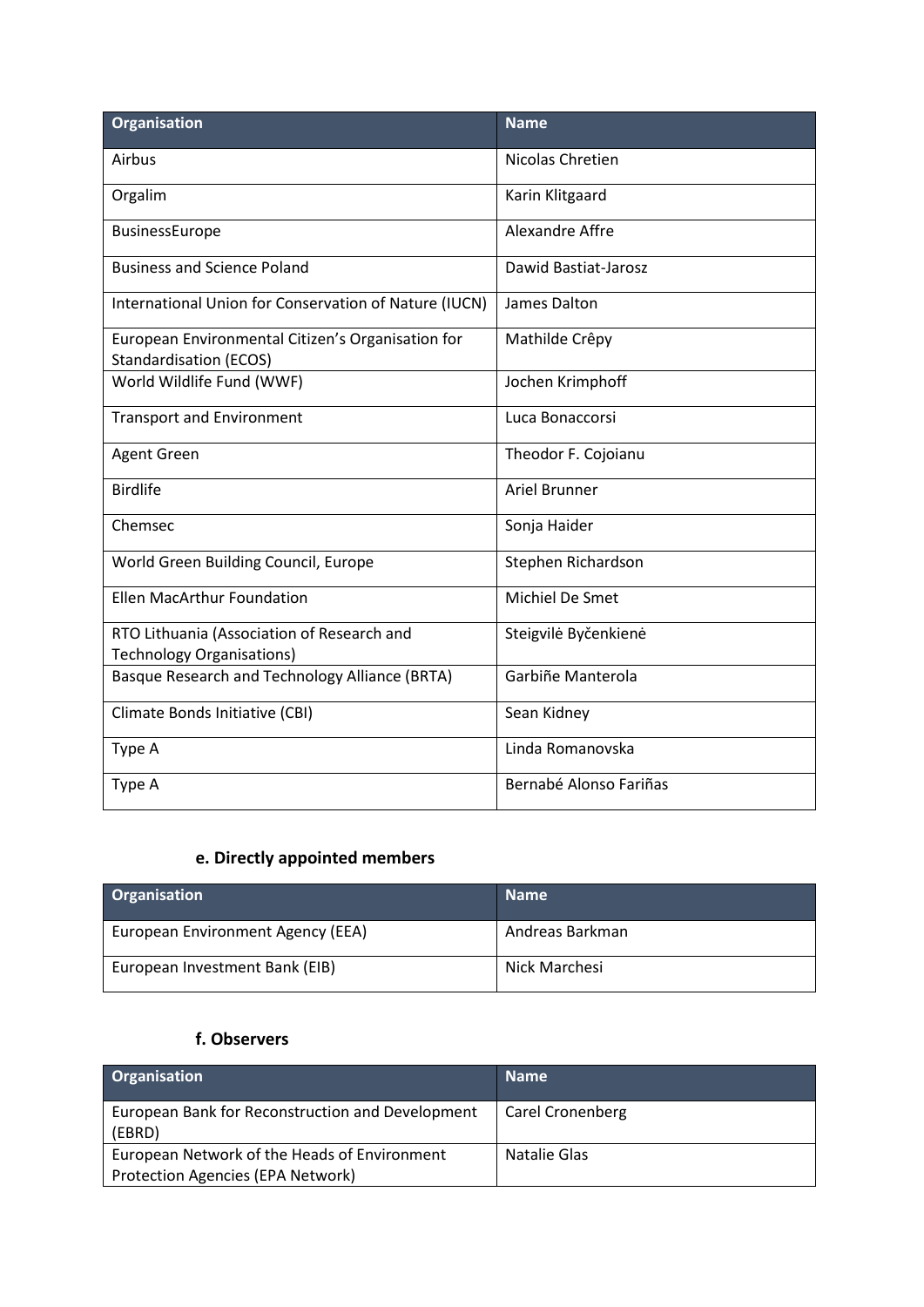| <b>Organisation</b> | <b>Name</b>        |
|---------------------|--------------------|
| SGI Europe          | Filippo Brandolini |

## Subgroup 3: Negative and low impact activities

## **a. Rapporteur**

| <b>Organisation</b>            | <b>Name</b> |
|--------------------------------|-------------|
| European Investment Bank (EIB) | Nancy Saich |

### **b. Members**

| Organisation                                  | <b>Name</b>             |
|-----------------------------------------------|-------------------------|
| <b>BusinessEurope</b>                         | Alexandre Affre         |
| EIT Climate KIC                               | Sandrine Dixson-Declève |
| World Wildlife Fund (WWF)                     | Sebastien Godinot       |
| <b>Allianz SE</b>                             | Jörg Ladwein            |
| Green and Sustainable Finance Cluster Germany | Karsten Löffler         |
| Type A                                        | Paolo Marullo Reedtz    |
| <b>SEB</b>                                    | Karl-Oskar Olming       |

## **d. Directly appointed members**

| <b>Organisation</b>               | <b>Name</b>     |
|-----------------------------------|-----------------|
| European Environment Agency (EEA) | Andreas Barkman |

#### **e. Observers**

| <b>Organisation</b>                                                                  | <b>Name</b>      |
|--------------------------------------------------------------------------------------|------------------|
| European Central Bank (ECB)                                                          | Fabio Tamburrini |
| Network of Central Banks and Supervisors for<br>Greening the Financial System (NGFS) | Erlan Le Calvar  |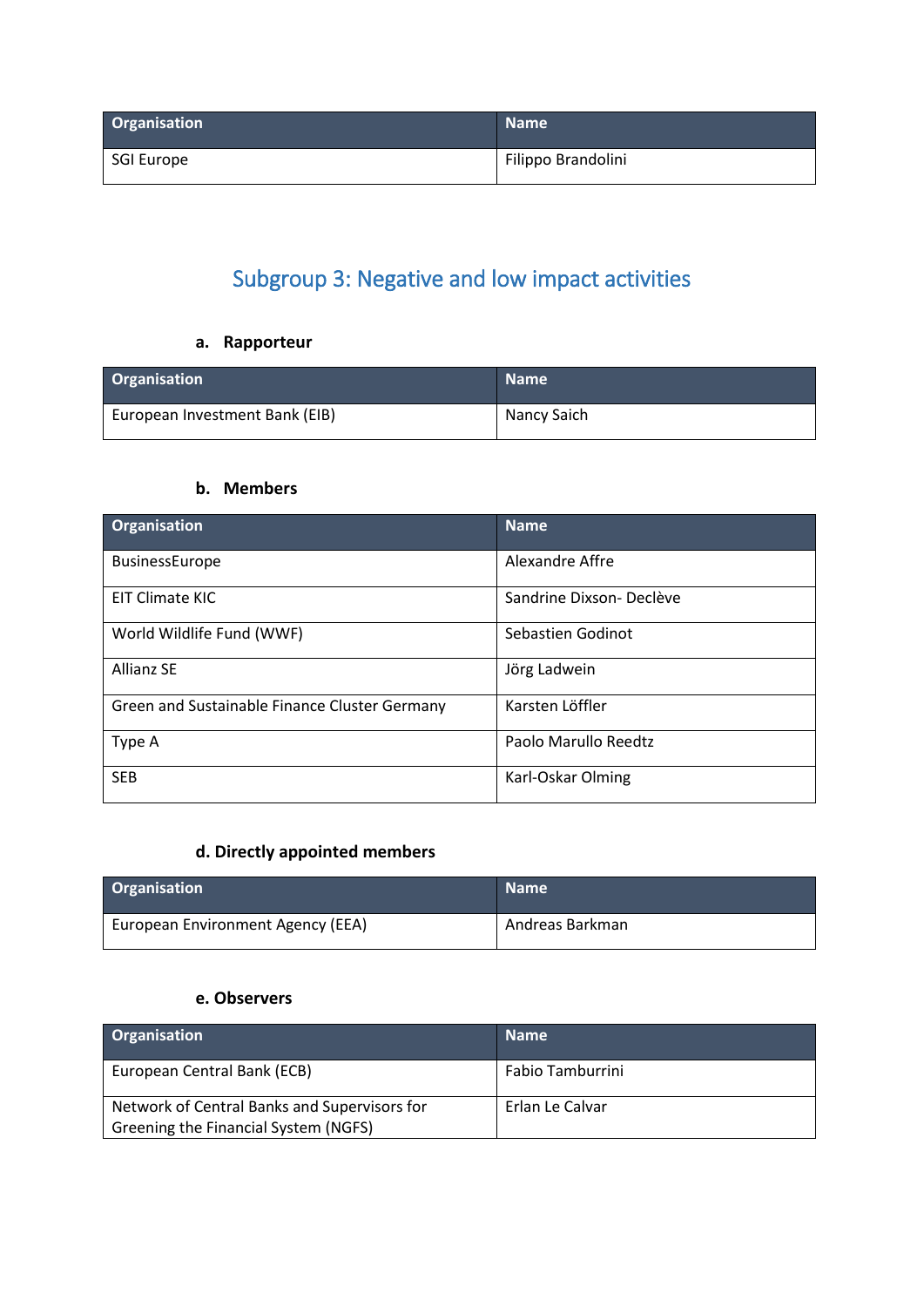# Subgroup 4: Social taxonomy

## **a. Rapporteur**

| <b>Organisation</b> | <b>Name</b>      |
|---------------------|------------------|
| Type B              | Antje Schneeweiß |

#### **b. Members**

| Organisation                                          | <b>Name</b>              |
|-------------------------------------------------------|--------------------------|
| Finance Watch                                         | Thierry Philipponnat     |
| Bureau Européen des Unions de Consommateurs<br>(BEUC) | Monique Goyens           |
| European Trade Union Confederation (ETUC)             | <b>Geoff Tily</b>        |
| <b>Global Reporting Initiative (GRI)</b>              | <b>Bastian Buck</b>      |
| Type B                                                | Signe Andreasen Lysgaard |
| International Capital Market Association (ICMA)       | Simone Utermarck         |

## **c. Directly appointed members**

| Organisation                           | <b>Name</b>     |
|----------------------------------------|-----------------|
| EU Agency for Fundamental Rights (FRA) | Jonas Grimheden |

#### **d. Observers**

| Organisation                                                     | <b>Name</b>      |
|------------------------------------------------------------------|------------------|
| Organisation for Economic Co-operation and<br>Development (OECD) | Mireille Martini |
| Cassa Depositi e Prestiti SpA (CDP SpA)                          | Gaia Ghirardi    |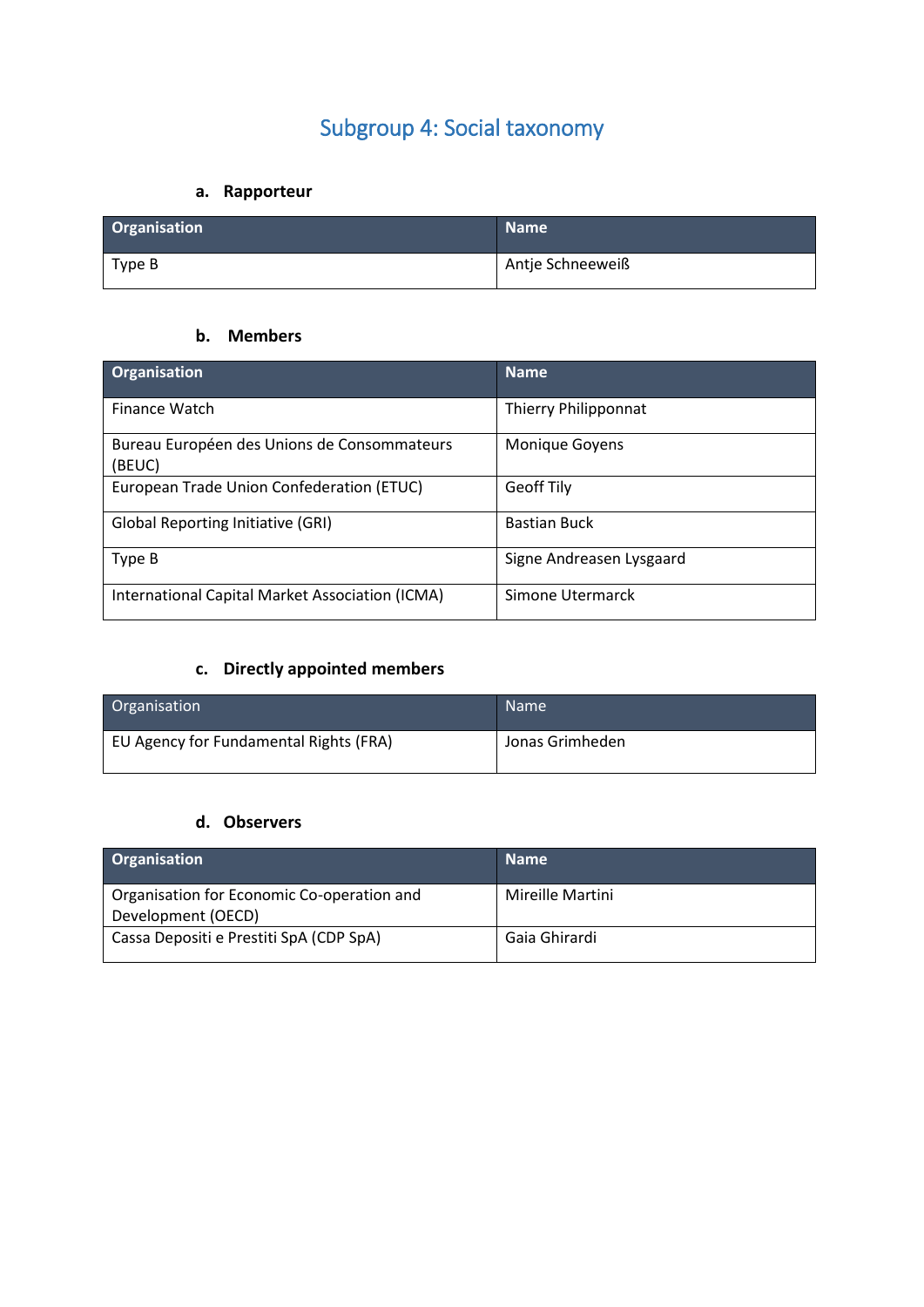## Subgroup 5: Data and usability

## **a. Co-Rapporteurs**

| Organisation | <b>Name</b>          |
|--------------|----------------------|
| Bloomberg    | Nadia Humphreys      |
| Type A       | Helena Viñes Fiestas |

### **b. Members**

| <b>Organisation</b>                             | <b>Name</b>             |
|-------------------------------------------------|-------------------------|
| International Capital Market Association (ICMA) | Nicholas Pfaff          |
| Climate Bonds Initiative (CBI)                  | Sean Kidney             |
| <b>BNP Paribas</b>                              | Gwendolyn Yu            |
| Value Balancing Alliance e.V.                   | <b>Christian Heller</b> |
| SMEunited                                       | Piet Vanden Abeele      |
| Institut Louis Bachelier                        | Stéphane Voisin         |
| Type A                                          | Andreas Hoepner         |
| Type B                                          | Brenda Kramer           |

## **c. Directly appointed members**

| Organisation                                                      | <b>Name</b>            |
|-------------------------------------------------------------------|------------------------|
| European Investment Bank (EIB)                                    | Eila Krevi             |
| European Investment Fund (EIF)                                    | <b>Peter Coveliers</b> |
| European Banking Authority (EBA)                                  | Piers Haben            |
| European Insurance and Occupational Pensions<br>Authority (EIOPA) | Pamela Schuermans      |
| European Securities and Markets Authority (ESMA)                  | Evert van Walsum       |

## **d. Observers**

| Organisation                | <b>Name</b>      |
|-----------------------------|------------------|
| European Central Bank (ECB) | Fabio Tamburrini |